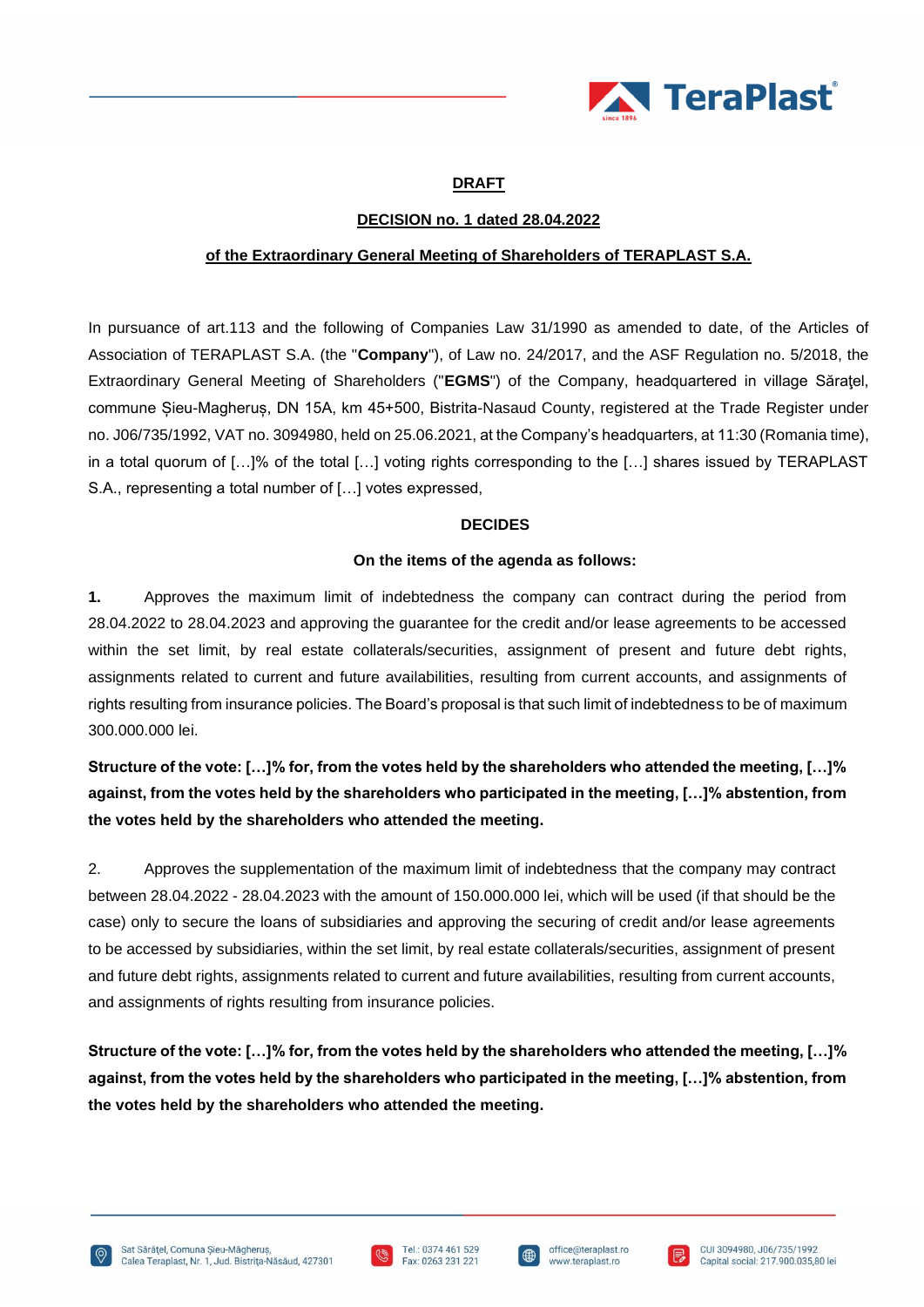

3. Authorises the Board of Directors to take, for and on behalf of the Company, all the actions and steps required or useful for the enforcement of item 1 and 2 of this decision, up to the maximum agreed limit of indebtedness. In this respect, the Board of Directors shall issue decisions on:

access to bank loans, entering into loan/lease agreements, extending the accessed bank loan/lease agreements, establishing the structure of guarantees related to the loan/lease agreements accessed or extended, restructuring/refinancing the granted loans, changing the structure of the guarantees for outstanding credits, authorising the persons who will sign on behalf of and for TERAPLAST S.A. the loan/lease agreements or guarantee agreements/addenda to loan or lease agreements, as well as any other documents or instruments that are ancillary to, related to or referred to in the loan/lease agreements, guarantee agreements or any other documents, and sign any other forms, requests that may be required or useful relative to such bank transactions.

- guaranteeing the access by the company subsidiaries bank loans and/or loan/lease agreements, establishing/changing the structure of corresponding guarantees, authorising the persons who will sign on behalf of and for TERAPLAST S.A. the loan/lease agreements/addenda, as well as any other documents or instruments that are ancillary to, related to or referred to in the guarantee agreements, and sign any other forms, requests that may be required or useful relative to such transactions.

**Structure of the vote: […]% for, from the votes held by the shareholders who attended the meeting, […]% against, from the votes held by the shareholders who participated in the meeting, […]% abstention, from the votes held by the shareholders who attended the meeting.**

4. Authorize the repurchase by Teraplast S.A. of its own shares, in accordance with the applicable legal provisions, as follows: A maximum number of 2.760.000 shares with a par value of 0,1 lei/share at a minimum price equal to the BVB market price at the time of purchase and a maximum price of 2 lei/share, for a period of maximum 18 months from the date of publication of the EGM Resolution in the Official Gazette of Romania, Part IV, within a stock option plan programme, for the implementation of a compensation system for the employees and senior employees of the Teraplast Group companies, the directors and the executive directors of the Company, which should ensure the compliance with the principle of long-term performance reward and provide an employee loyalty programme ("*SOP*").

The nominal value of the own shares thus repurchased may not exceed together with any other own shares held by Teraplast S.A. the 10% threshold of the subscribed share capital of Teraplast S.A.

The payment of the repurchased shares shall be made from the profit distributable or the Company's available reserves, recorded in the last annual financial statement approved, except for legal reserves, according to the provisions of Article 103 (1) of Law no. 31/1990, updated.

**Structure of the vote: […]% for, from the votes held by the shareholders who attended the meeting, […]% against, from the votes held by the shareholders who participated in the meeting, […]% abstention, from the votes held by the shareholders who attended the meeting.**





I⊕